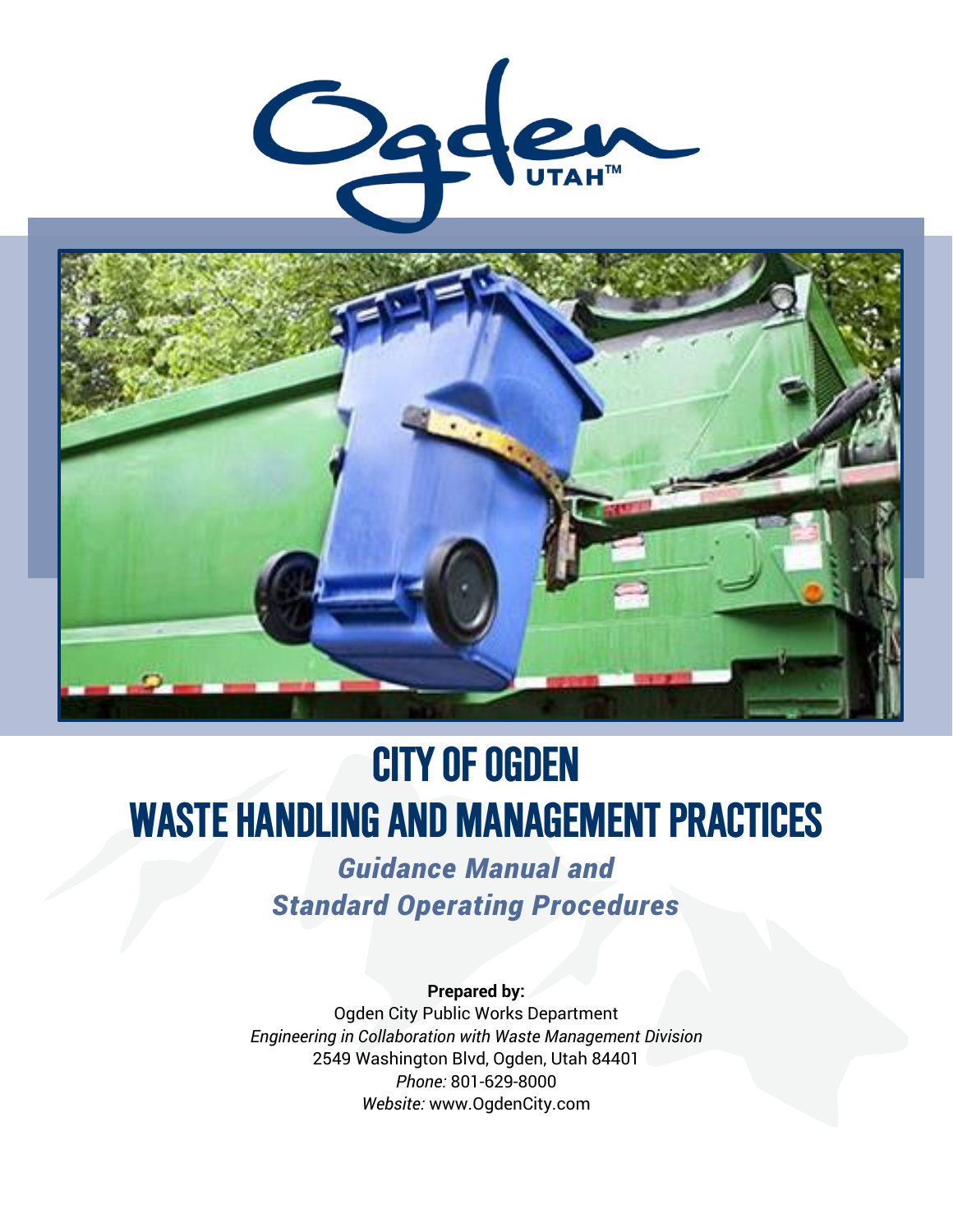# **Table of Contents**

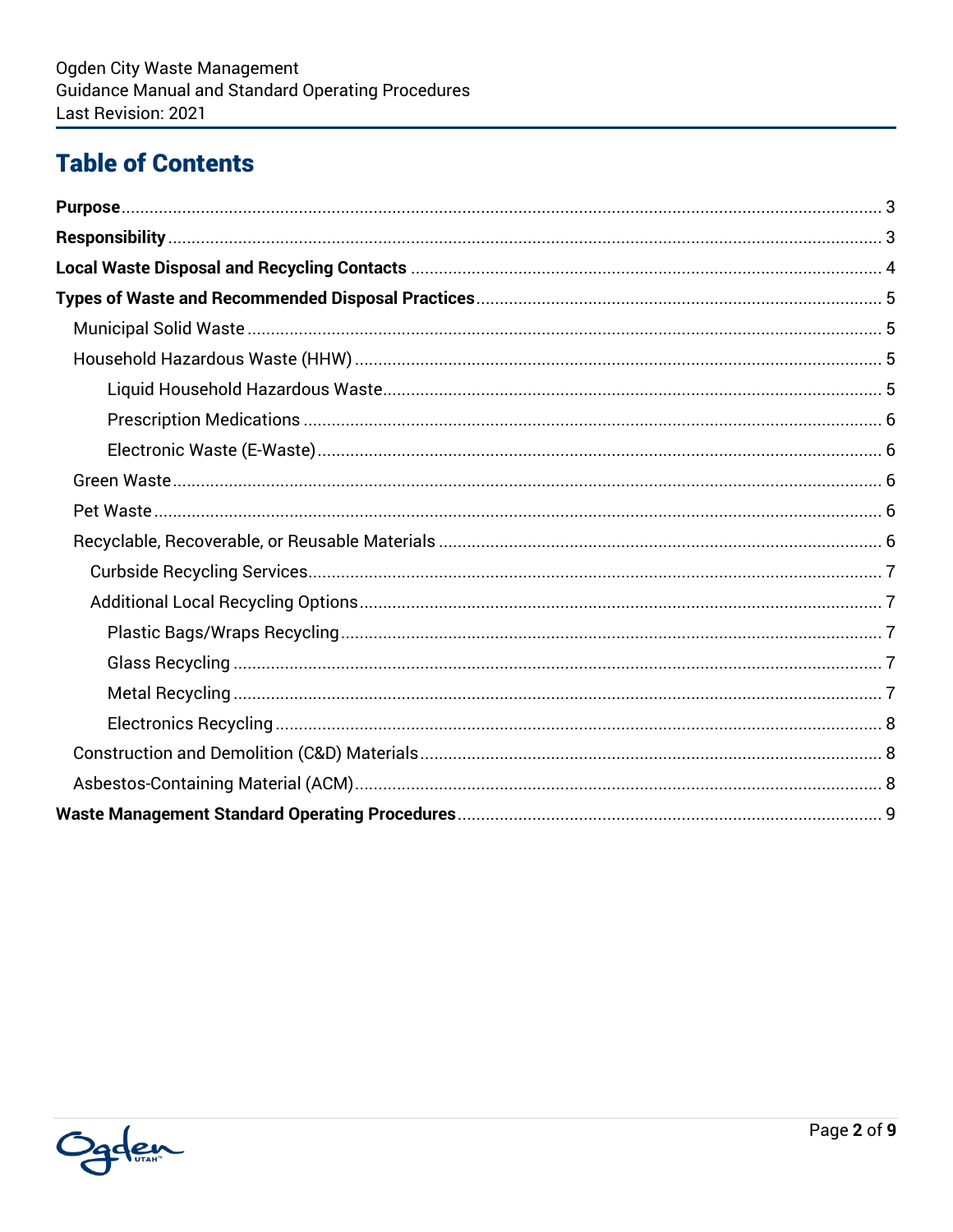## <span id="page-2-0"></span>Purpose

The purpose of this document is to provide guidance on local disposal methods and contacts for different types of waste from activities conducted by or overseen by Ogden City staff, residents, or those doing business within the City. In addition, this manual outlines how to prevent discharges from refuse receptacles kept on Ogden City properties and other locations, which could cause pollutants to enter Ogden City's storm water system. Since storm drain systems are not connected to a sanitary sewer treatment plant, water traveling through the storm drain system flows directly to local streams, rivers, and lakes untreated. As defined in Ogden City Code, it is illegal to dump or discharge any non-storm water substances to the City's storm sewer system.

*Please help us protect our storm water by reporting improper waste disposal methods to:*

| <b>City of Ogden Illicit Discharge Hotline</b> |
|------------------------------------------------|
| Phone: (801) 629-8271                          |
| After Hours: (801) 629-8221                    |
| For emergencies, call 911                      |

# <span id="page-2-1"></span>**Responsibility**

Waste management is a shared responsibility that falls on the whole community. While Ogden City is responsible for organizing the management and collection of various types of waste within the City, private individuals, property owners, and people doing business in Ogden hold responsibilities for managing the waste they generate. Various groups, along with their responsibilities relating to waste disposal practices within Ogden City are described below.

#### *Ogden City Public Works Department*

Ogden City's Engineering, Waste Management, and Storm Water Divisions are responsible for working with staff to keep this document up to date and revised as needed. Ogden City Engineering and Storm Water Crew will coordinate efforts to respond to any illicit discharges that may occur.

#### *Managers and Supervisors*

Managers and Supervisors are responsible for ensuring compliance with this procedure. Managers are to train their staff in the proper disposal of waste materials to prevent spills of potential pollutants into the storm water system.

#### *Ogden City Staff*

Ogden City staff must follow correct procedures in accordance with this SOP. Staff are responsible for degerming the type of waste they need to dispose of and the appropriate procedure to ensure it is disposed of properly. Staff are also responsible for reporting instances of leakage, missing covers, or misuse of material receptacles.

#### *General Public*

Ogden's residential and general public, as well as those conducting business within the City such as, but not limited to, representatives of institutions, industrial and commercial facilities, developers, and contractors, have the responsibility to follow appropriate procedures for the disposal of waste they generate to reduce the environmental effect that comes from improper waste disposal practices.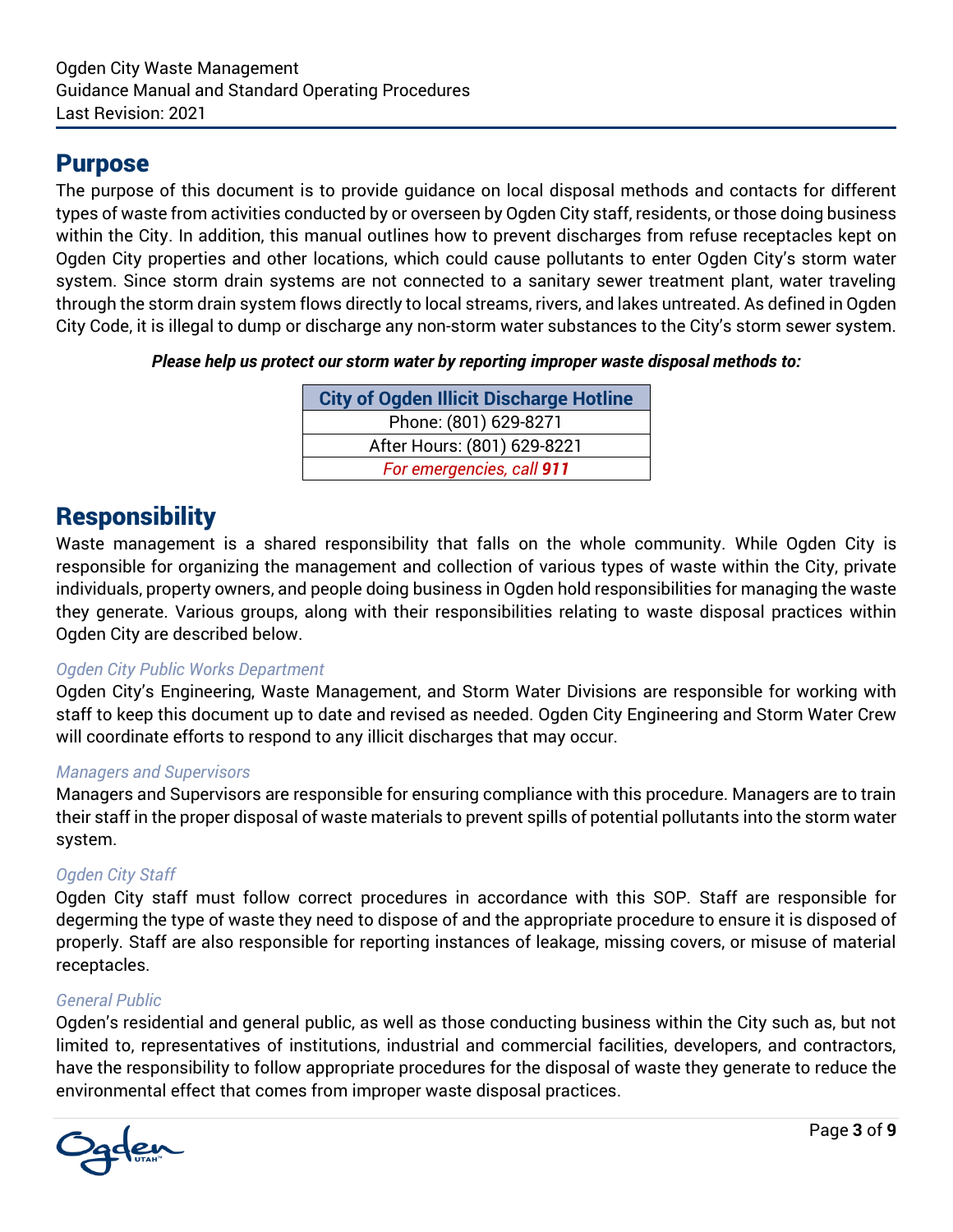# <span id="page-3-0"></span>Local Waste Disposal and Recycling Contacts

The table below provides various waste disposal and recycling contacts local to Ogden City that are mentioned throughout this document.

## **Table 1: Local Waste Disposal and Recycling Contacts**

| <b>Waste Type</b>                                                                                              | <b>Agency</b>                                                                                          | <b>Contact</b>                                                                                                                                                     | <b>Address</b>                                  |  |
|----------------------------------------------------------------------------------------------------------------|--------------------------------------------------------------------------------------------------------|--------------------------------------------------------------------------------------------------------------------------------------------------------------------|-------------------------------------------------|--|
| Municipal Solid Waste 'Garbage'                                                                                | Ogden City Waste<br><b>Management Division</b>                                                         |                                                                                                                                                                    | 133 W 29th Street                               |  |
| Recyclable Items (see Table 4)                                                                                 | <b>Ogden City Recycling</b><br>(801) 629-8271                                                          |                                                                                                                                                                    | Ogden, UT 84401                                 |  |
| Green Waste (see Table 3)                                                                                      | Ogden City Green Waste                                                                                 |                                                                                                                                                                    | 1845 Monroe Blvd<br>Ogden, UT 84401             |  |
| Glass                                                                                                          | <b>Ogden City Glass Recycling</b>                                                                      | 1845 Monroe Blvd (Green Waste Site)<br>$\bullet$<br>2828 Harrison Blvd (N/E Corner Parking Lot)<br>$\bullet$<br>502 Wall Ave. (Ball Park Parking Lot)<br>$\bullet$ |                                                 |  |
| Household Hazardous Waste (see Table 2)<br>Green Waste (Clean Grass & Leaves)<br>E-Waste (TVs & Monitors only) | <b>Weber County Transfer</b><br>Station                                                                | Admin: (801) 399-8803<br>Compost: (801) 726-8212                                                                                                                   | 867 West Wilson Lane<br>Ogden, Utah 84401       |  |
| <b>Construction &amp; Demolition (C&amp;D) Materials</b><br>Fill Dirt (see Table 6)                            | Weber County Class VI C&D<br>Landfill<br><b>Moulding &amp; Sons Landfill</b>                           | (801) 399-9994<br>mouldinglandfill@aol.com                                                                                                                         | 10485 West 900 South<br>Ogden, Utah 84404       |  |
| Recyclable Items (see Table 4)                                                                                 | <b>Recycled Earth</b>                                                                                  | $(801)$ 452-6143                                                                                                                                                   | 3027 Midland Dr<br>Ogden, UT 84401              |  |
| Various Metals and More (see Table 5)                                                                          | <b>Bloom Recyclers</b>                                                                                 | (801) 393-5396                                                                                                                                                     | 690 Exchange Rd<br>Ogden, UT 84401              |  |
| Asbestos Containing Materials (ACM)                                                                            | Utah Department of<br>Environmental Quality (DEQ)<br>Division of Air Quality (DAQ)<br>Asbestos Program | (385) 277-1055<br>asbestos@utah.gov                                                                                                                                | 195 North 1950 West<br>Salt Lake City, UT 84116 |  |
| Prescription Drug Drop Off                                                                                     | Weber County Sheriff's<br>Office Lobby                                                                 | (801) 778-6602                                                                                                                                                     | 1400 Depot Dr<br>Ogden, UT 84404                |  |
|                                                                                                                | <b>Staples</b>                                                                                         | (801) 392-4222                                                                                                                                                     | 4043 Riverdale Road<br>Ogden, UT 84405          |  |
| <b>Electronic Recycling</b>                                                                                    | <b>Best Buy</b>                                                                                        | (801) 395-0045                                                                                                                                                     | 1093 West Riverdale Rd<br>Riverdale, UT 84405   |  |
|                                                                                                                | Smiths                                                                                                 | (513) 762-4000                                                                                                                                                     | 1485 Harrison Blvd<br>Ogden, UT 84404           |  |
| Plastic Bag/Wrap Recycling                                                                                     | <b>Wal-Mart</b>                                                                                        | (801) 917-1026                                                                                                                                                     | 1959 Wall Ave<br>Ogden, UT 84401                |  |

**Note:** Reference to any specific commercial products, processes, or services, or to any trade, firm, or corporation is for the information and convenience of the public, and does not constitute endorsement, recommendation, or favoring by the City of Ogden, or its officers, employees, or agents. Ogden accepts no responsibility in the waste management practices of any private entities mentioned. Any list of organizations providing services that may be of interest to the public is not intended to be a complete list and is not regularly updated. Fees may apply. Please contact each agency directly for further details on fees and types of waste accepted.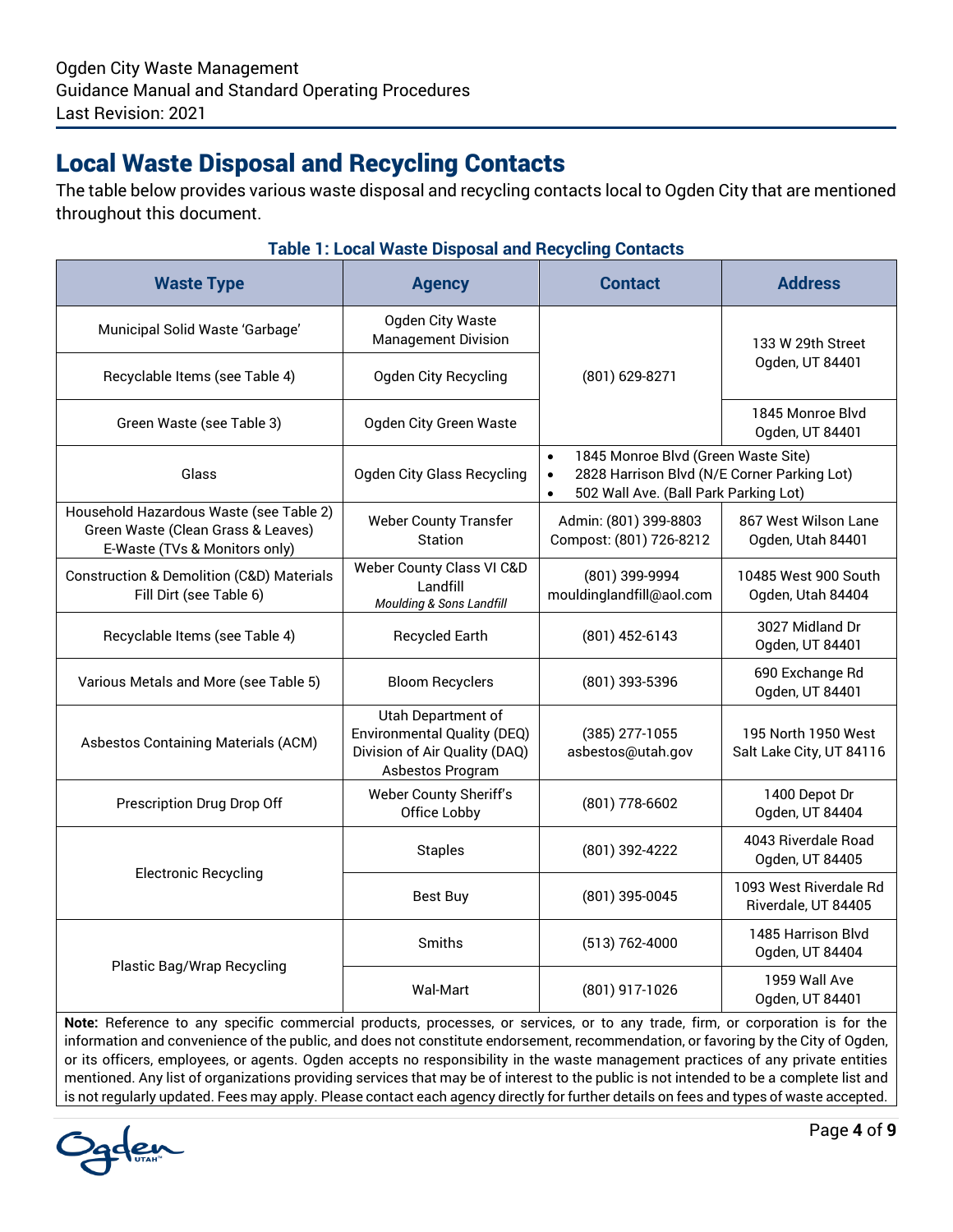# <span id="page-4-0"></span>Types of Waste and Recommended Disposal Practices

Waste comes from a variety of sources such as individuals, homes, schools, offices, hospitals, and industries. Improper handling and disposal of waste can have a detrimental impact on the surrounding environment. Management practices differ based on the type of waste being handled. This section of the document describes Ogden's recommended best management practices for common types of waste generated in an urban environment.

#### <span id="page-4-1"></span>Municipal Solid Waste

Municipal solid waste, commonly referred to 'trash', 'refuse', or 'garbage', consists of everyday items that are used and discarded into the green cart or general waste refuse receptacle for pick up by Ogden City Waste Management Division. Green carts are provided to Ogden residents for weekly curbside pickup as part of the City's garbage services. While municipal solid waste is not regulated for special disposal, recyclable materials should be separated from this material and placed into the nearest blue recycling cart or delivered to the appropriate recycling facility. Refer to the *Recyclable, Recoverable, or Reusable Materials* section of this document for local recycling options. Household Hazardous Waste should not be discarded into the general waste refuse receptacles. Items considered to be Household Hazardous Waste are described in further detail below. Ogden City has the right to terminate service in whole or in part if prohibited or unapproved materials are placed into residential garbage or recycling carts.

#### <span id="page-4-2"></span>Household Hazardous Waste (HHW)

Household hazardous waste (HHW) is anything in or around your home that is poisonous, flammable, corrosive, or toxic, as well as products (such as electronics) that contain certain harmful materials. Please refer to the manufacturer's guidelines on proper use and disposal of these products. Weber County Transfer Station accepts small quantities (5 gallons or less) of household hazardous waste. The table below gives guidance on household hazardous waste accepted at the Transfer Station. For specific questions regarding restrictions and associated fees, contact the Transfer Station directly.

| Table 2. Odlučniles VII i III IV Aččepteu at IVebel Odulity Transiel Otation |                                       |                                      |                               |  |  |  |  |  |  |
|------------------------------------------------------------------------------|---------------------------------------|--------------------------------------|-------------------------------|--|--|--|--|--|--|
|                                                                              | <b>Unacceptable</b>                   |                                      |                               |  |  |  |  |  |  |
| Paint                                                                        | <b>Automotive Products</b>            | Fertilizers                          | $\varnothing$ Asbestos        |  |  |  |  |  |  |
| <b>Paint Thinner</b>                                                         | <b>Household Cleaners</b>             | Propane Tanks<br>$\checkmark$        | $\emptyset$ Free Liquid Waste |  |  |  |  |  |  |
| Stain                                                                        | $\checkmark$ Batteries (Lead Acid)    | Gasoline                             | Ø Medical Waste               |  |  |  |  |  |  |
| ✔ Oil                                                                        | $\checkmark$ Batteries (Rechargeable) | Kerosene Diesel Fuel<br>$\checkmark$ | Ø Sewage or Sewage Sludge     |  |  |  |  |  |  |
| Antifreeze                                                                   | Pesticides                            |                                      | <b>Business Waste</b><br>Ø    |  |  |  |  |  |  |

#### **Table 2: Guidelines on HHW Accepted at Weber County Transfer Station**

#### <span id="page-4-3"></span>**Liquid Household Hazardous Waste**

Products, such as paints, cleaners, oils, and fertilizers contain hazardous ingredients that will harm the environment if used or disposed improperly. Ogden encourages residents to limit the use of these products when possible, follow manufacture's recommendations on use and disposal, and avoid purchasing excess quantities. As stated above, Weber County Transfer Station accepts many types of liquid HHW. When delivering approved liquid hazardous waste to the Transfer Station, waste must be properly labelled and stored in a tightly sealed, disposable container. Cans with small amounts of residual paint can be opened and allowed to harden after which they can be thrown into the general trash.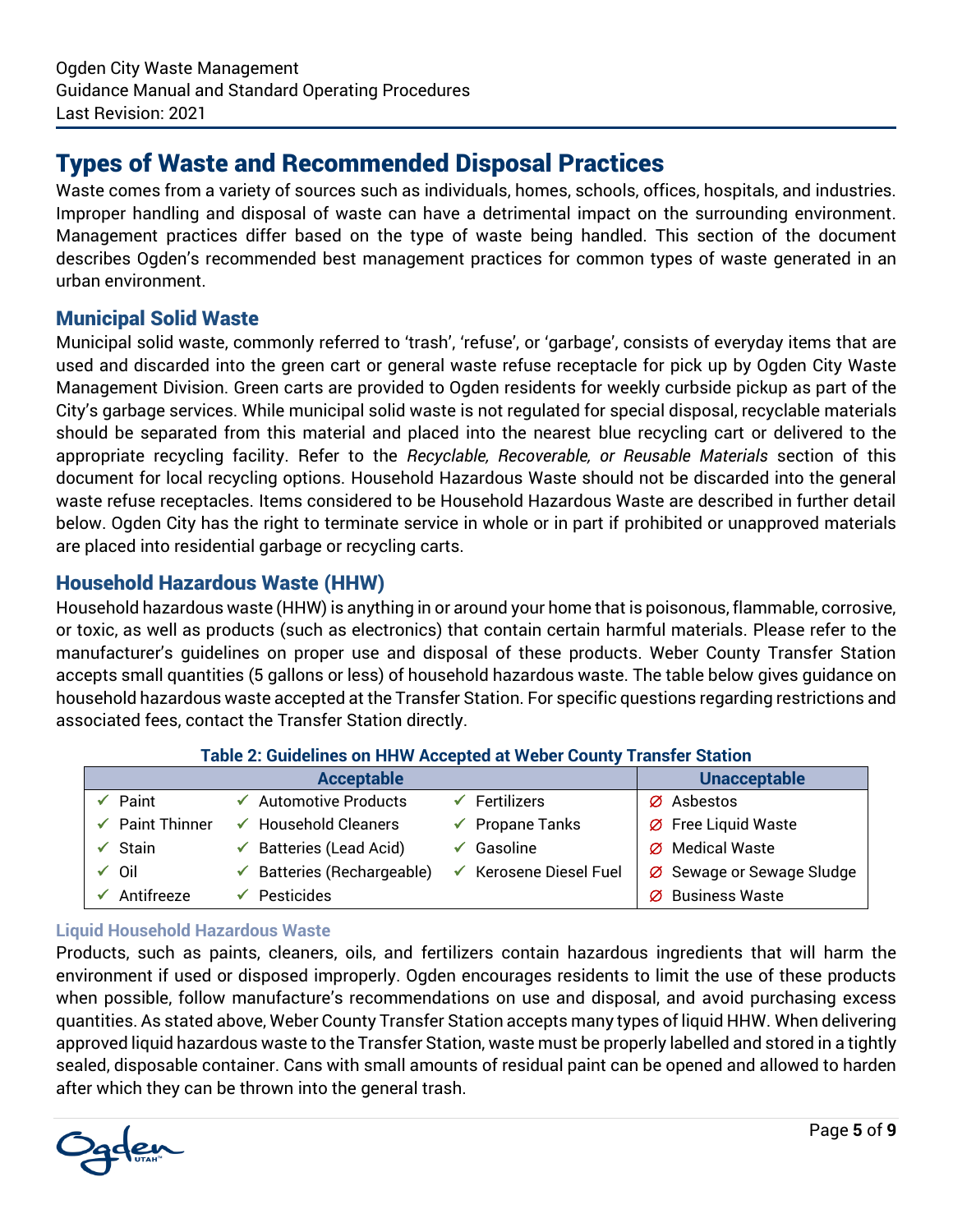#### *Weber County Transfer Station Re-Use Program*

The Transfer Station has developed a re-use program where residents can take advantage of used paint, thinners, approved pesticides, and other miscellaneous materials brought in by the public. It is available during regular business hours.

#### <span id="page-5-0"></span>**Prescription Medications**

Prescription medicines should not be discarded in the general trash or flushed down the toilet. Safe disposal of prescription medicine and other medical waste helps the environment. Many local police departments or pharmacies provide prescription drug drop off boxes in Ogden. The Weber County Sheriff's Department offers a prescription drug drop off box in their lobby that is available during normal business hours. You may leave drugs in their original container, or seal them in a bag or other non-breakable container for disposal. Loose pills, needles, or other sharp objects are not accepted.

#### <span id="page-5-1"></span>**Electronic Waste (E-Waste)**

Electronic waste, commonly referred to as 'E-Waste' includes cell phones, computers, televisions, cameras, and other similar electronic devices. Electronic equipment can contain toxic compounds such as lead, mercury, cadmium, and brominated flame retardants that can leach into the soil and water supplies or contaminate our air if sent to landfills or incinerated. Electronics donation and recycling is a great way to help conserve resources and natural materials. Refer to the *Electronics Recycling* section below for further details.

#### <span id="page-5-2"></span>Green Waste

Ogden City offers a Green Waste Disposal Site as a free service provided to Ogden City residents who pay garbage fees. This facility also sells compost, mulch, rock chips and other similar materials. The table below gives guidance on what types of green waste is accepted at the site. For more information, visit contact the Green Waste site directly.

| <b>Acceptable</b>          | <b>Unacceptable</b> |        |  |  |  |  |
|----------------------------|---------------------|--------|--|--|--|--|
| <b>Brush</b>               | Ø                   | Roots  |  |  |  |  |
| Leaves                     |                     | Stumps |  |  |  |  |
| Grass                      |                     | Sod    |  |  |  |  |
| <b>Small Tree Branches</b> |                     | Dirt   |  |  |  |  |

#### **Table 3: Guidelines on Waste Permitted at Ogden's Green Waste Site**

#### <span id="page-5-3"></span>Pet Waste

Pet waste contains bacteria that has been known to cause illness in humans and can contaminate waterways. Therefore, pet waste should not be left in residential yards and other open spaces such as parks or trails. The most environmentally safe way of disposing of your dog's droppings is to flush it down the toilet, but another option is to bag it and dispose it into a green general waste cart. If residents are at a city owned facility with a pet, please locate any of the green pet waste labeled containers for proper pet waste disposal.

#### <span id="page-5-4"></span>Recyclable, Recoverable, or Reusable Materials

Recyclable materials can be diverted from disposal in a landfill and accepted by Ogden City's Recycling program. Staff and residents are responsible for properly sorting as much of their recyclable, recoverable, or reusable materials as possible to reduce Ogden City's environmental impact.

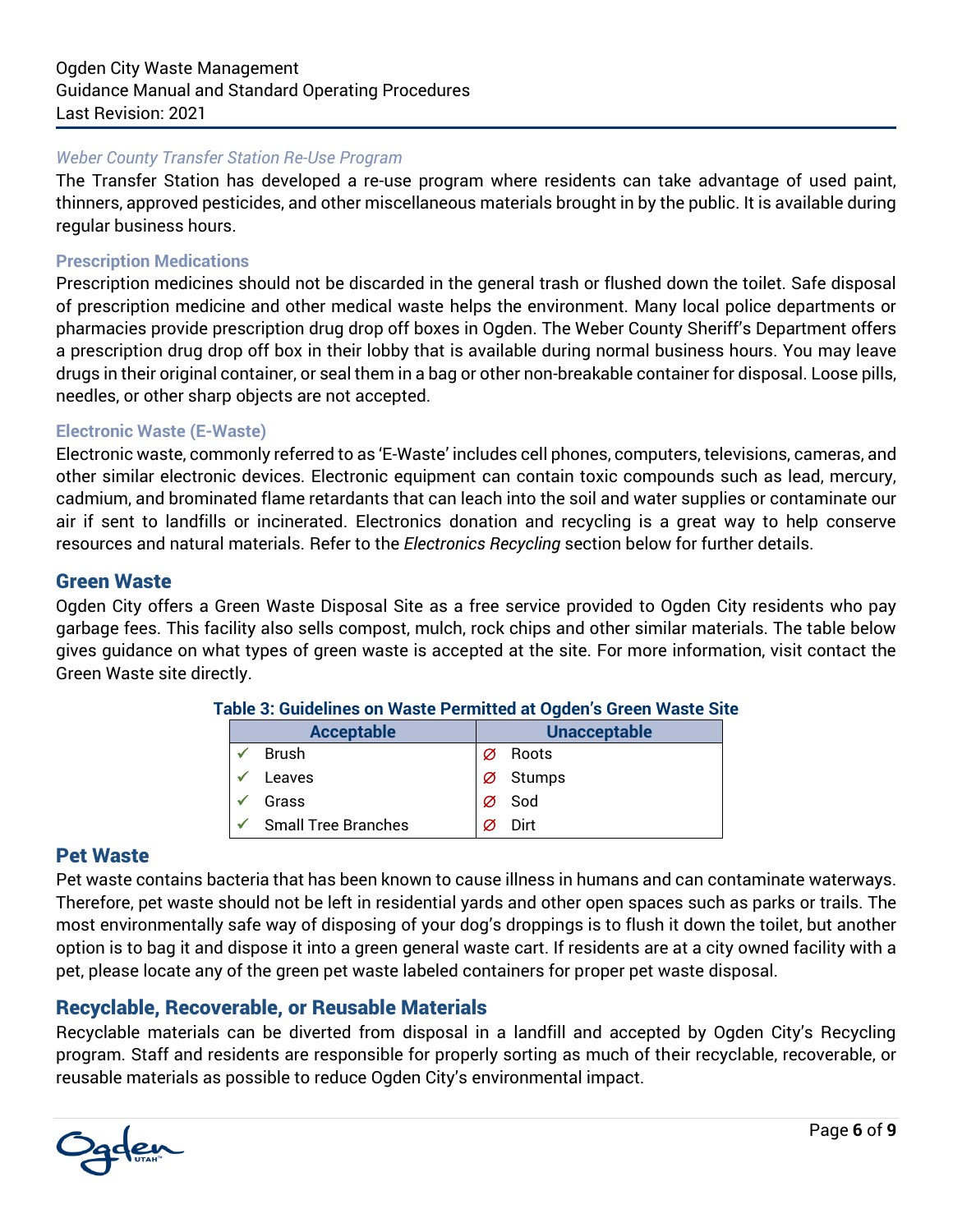#### <span id="page-6-0"></span>Curbside Recycling Services

Blue carts are provided to Ogden City residents for curbside pickup services. The following table provides guidance on what is permitted to be recycled within the blue carts.

#### **Table 4: Guidelines on Waste Permitted in Blue Carts for Curbside Recycling Services**

| <b>Acceptable</b>                   | <b>Unacceptable</b> |                                   |   |                               |  |
|-------------------------------------|---------------------|-----------------------------------|---|-------------------------------|--|
| Clean plastics with labels #1 & #2  | Ø                   | No plastic bags, wrap or film     | Ø | No needles or medical waste   |  |
| (water & soda bottles, milk jugs,   | Ø                   | No food waste, no soiled products |   | Ø No Styrofoam                |  |
| laundry detergent, etc.)            | Ø                   | No yard waste or grass            | Ø | No waxy or gloss paper items  |  |
| Household (kitchen) steel and       | Ø                   | No clothes or shoes               | Ø | No batteries                  |  |
| aluminum cans                       | Ø                   | No toys or bulk plastic items     | Ø | No containers with liquid     |  |
| Clean, unwaxed, flattened cardboard | Ø                   | No glass                          | Ø | No diapers                    |  |
| Clean Paper                         | Ø                   | No shredded paper                 | Ø | No plastic lined mail pouches |  |

#### <span id="page-6-1"></span>Additional Local Recycling Options

Additional information on recycling options for items not permitted in the blue curbside recycling carts is provided below:

#### <span id="page-6-2"></span>**Plastic Bags/Wraps Recycling**

Plastic bags/wraps should not get recycled in curbside bins. They must be returned to participating drop-off locations such as retail stores such as Smiths and Wal-Mart for recycling.

#### <span id="page-6-3"></span>**Glass Recycling**

Ogden City provides residents with glass recycling options at three separate locations for free. Large containers marked 'Glass Recycling' are located at 1845 Monroe Blvd (Green Waste Site), 2828 Harrison Blvd (N/E Corner Parking Lot), and 502 Wall Ave. (Ball Park Parking Lot). These refuse receptacles will remain covered when not in use.

#### <span id="page-6-4"></span>**Metal Recycling**

Small quantities of household metals, including soda or aluminum cans, can be deposited in the blue recycling containers provided for residential pickup. Large quantities of metal such as vehicle parts, wires, castings, window frames, and many other metal items can be dropped off at or coordinated for pick up by a local scrap yard such as Bloom Recyclers. Also accepted are miscellaneous items such as lead/acid batteries, magnesium, glass, paper, and others. The following table provides guidance on what types of metals are accepted at Bloom Recyclers.

| Table J. Guidellites UIT Waste Ferrifitted at Diguill Recycle is |                       |  |                        |   |                                |   |                                     |  |
|------------------------------------------------------------------|-----------------------|--|------------------------|---|--------------------------------|---|-------------------------------------|--|
| <b>Acceptable</b>                                                |                       |  |                        |   | <b>Unacceptable</b>            |   |                                     |  |
|                                                                  | Aluminum              |  | Paper                  | Ø | <b>Mattresses or Carpet</b>    |   | $\emptyset$ E-Waste (TVs, Monitors) |  |
|                                                                  | <b>Brass</b>          |  | <b>Stainless Steel</b> | Ø | Styrofoam                      | Ø | <b>Hazardous Materials</b>          |  |
|                                                                  | Copper                |  | Miscellaneous (glass,  | Ø | Yard Waste or Wood             | Ø | <b>Kegs or Sealed Tanks</b>         |  |
|                                                                  | <b>Ferrous Metals</b> |  | batteries, etc.)       | Ø | <b>Window Glass or Mirrors</b> | Ø | Fiberglass                          |  |

#### **Table 5: Guidelines on Waste Permitted at Bloom Recyclers**

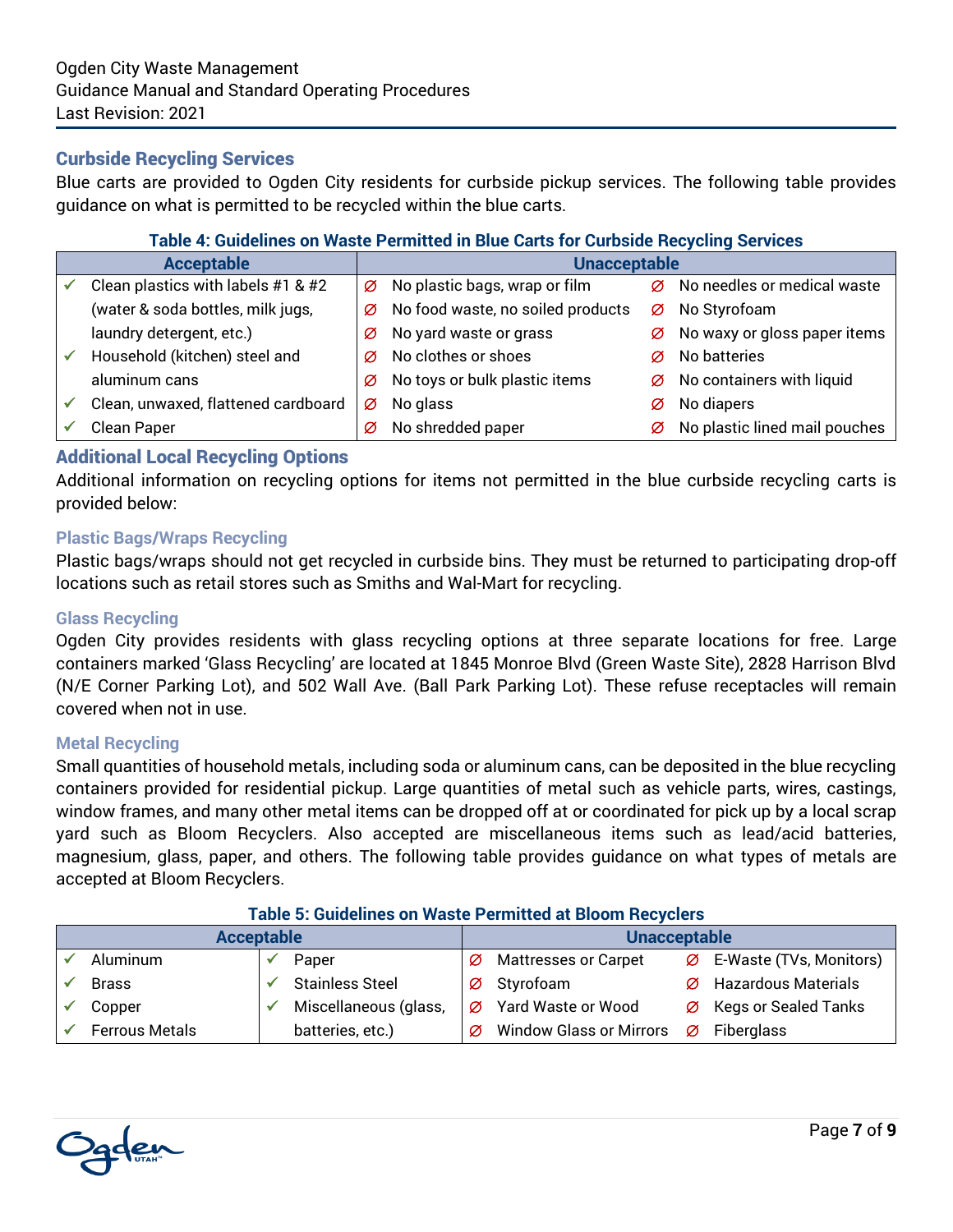#### <span id="page-7-0"></span>**Electronics Recycling**

Many electronics including, but not limited to, TVs, computers, cell phones and other appliances can be recycled locally at various locations such as Staples and Best Buy. A few local electronic recycling locations have been provided in the Local Waste Disposal Contacts Table at the beginning of this document.

#### <span id="page-7-1"></span>Construction and Demolition (C&D) Materials

Construction and demolition (C&D) materials consist of the debris generated during the construction, renovation, and demolition of buildings, roads, and bridges. C&D materials often contain bulky and heavy materials, such as concrete, wood, metals, glass, and other building components. While major construction, renovation, and demolition projects are expected to have their own C&D refuse receptacle available on site, Ogden City recommends bringing these types of materials to the Weber County Class VI Construction & Demolition Landfill which is managed and operated by Moulding and Sons Landfill, LLC. The table below provides general guidelines on the types of waste accepted at this facility, but we encourage reaching out to the facility directly for clarification on acceptable waste and associated fees.

#### **Table 6: Guidelines on C&D Accepted at Weber County Class VI C&D Landfill**

|                                 | <b>Acceptable</b>                            | <b>Unacceptable</b>           |  |                          |  |
|---------------------------------|----------------------------------------------|-------------------------------|--|--------------------------|--|
| Nonhazardous C&D                | ✔ Yard & Inert Waste                         | Ø Railroad Ties               |  | Ø Commercial Waste       |  |
| waste defined by                | Soils                                        | $\varnothing$ Hazardous Waste |  | Ø Industrial Waste       |  |
| UAC R315-301-2(17)              | $\checkmark$ Contaminated Soils <sup>2</sup> | Ø Polychlorinated             |  | Ø Car & Truck Tires      |  |
| $\checkmark$ Building Materials | Waste Tires <sup>3</sup>                     | <b>Biphenyls (PCBs)</b>       |  | Ø Furniture, Appliances, |  |
| $\checkmark$ Packaging          | Dead Animals                                 | Ø Household Waste             |  | Mattresses, & TVs        |  |
| Rubble <sup>1</sup>             | ✔ Clean Fill Free of Charge                  | Ø Special Waste               |  | Ø Liquid Waste           |  |

<sup>1</sup> Resulting from construction, remodeling, repair, abatement, rehabilitation, renovation, and demolition operations on pavements, houses, commercial buildings, and other structures

<sup>2</sup> Must contain less than 0.03 mg/kg Benzene, 13 mg/kg Ethylbenzene, 12 mg/kg Toulene, and 200 mg/kg Xylenes <sup>3</sup> Must meet the requirements of UAC R315-320

#### <span id="page-7-2"></span>Asbestos-Containing Material (ACM)

Due to the overall hazard to the environment and human health, certain asbestos-containing materials (ACMs) are regulated and require specialized training and certification for handling and disposal. Please contact the Utah Department of Environmental Quality Division of Air Quality (DAQ) Asbestos Program for further information and a list of certified asbestos companies.